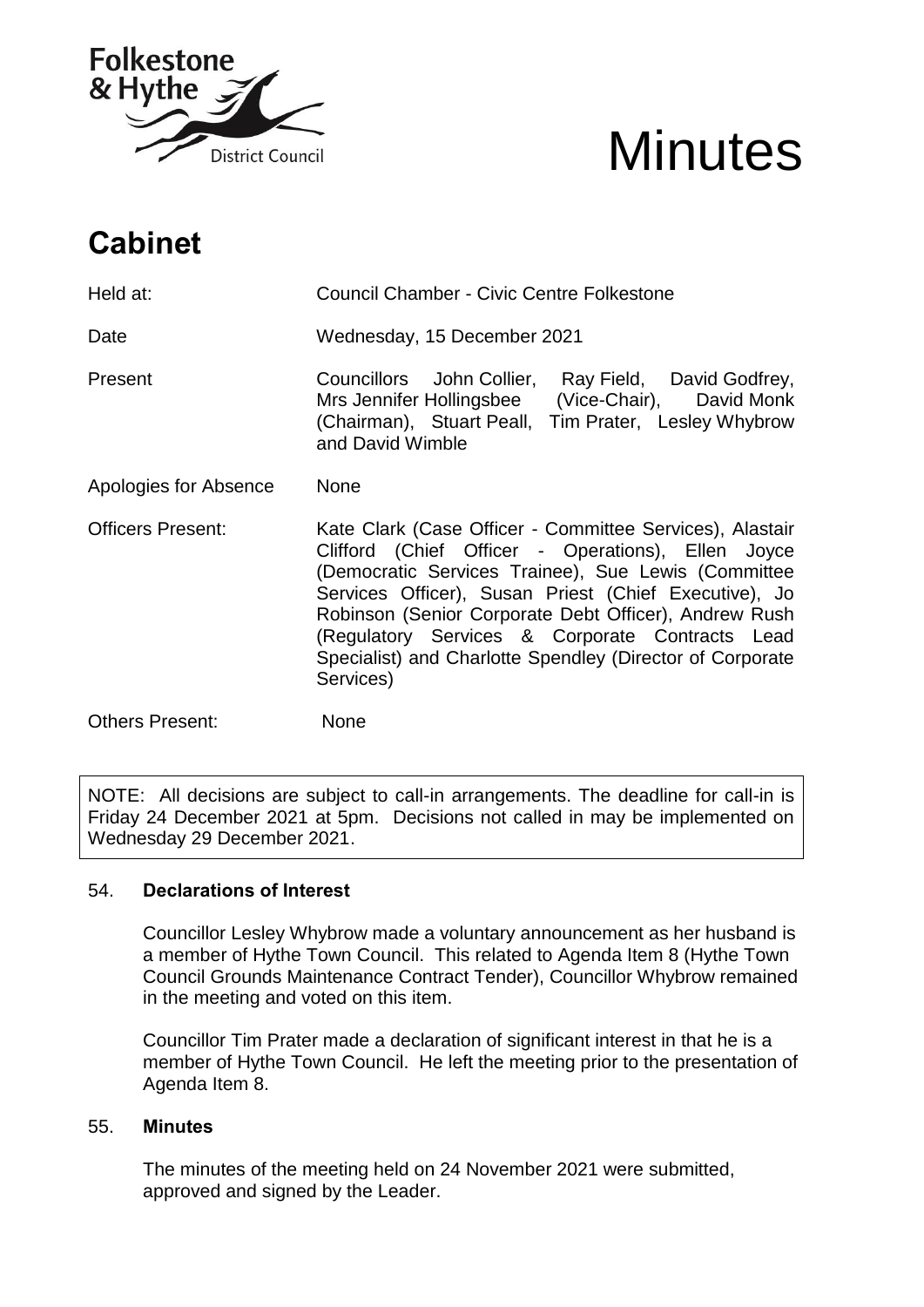# 56. **Budget Strategy 2022/23**

The Budget Strategy set out the guidelines for preparing the 2022/23 Budget. It supports the Corporate Plan and aligns with the direction and objectives of the Medium Term Financial Strategy (MTFS).

The Budget Strategy took account of current and future financial issues, set out the underlying assumptions and initial budget-setting proposals and provided a timetable for delivering a balanced budget in 2022/23.

Councillor Prater raised a point with regard to Council car parking pay and display machines. He proposed that an amount of funding is added to the 2022/23 Capital Programme Growth Proposals to enable contactless payment facilities for car parking in the district. Councillor Field supported this and proposed that over the short, medium and long term, other methods of payment could be explored, such as ANPR.

Proposed by Councillor John Collier Seconded by Councillor David Godfrey; and

# **Resolved:**

- **1. To receive and note report C/21/54.**
- **2. To recommend to Full Council the adoption of the Budget Strategy for 2022/23 set out in this report.**
- **3. To approve the General Fund revenue growth & savings proposals for 2022/23 (Appendix 2).**
- **4. To approve the General Fund capital growth proposals for 2022/23 (Appendix 3).**
- **5. To agree the proposed timetable for preparing 2022/23 budgets (Appendix 4).**
- **6. To agree the proposed arrangements for consultation.**

(Voting: For 9; Against 0; Abstentions 0)

Proposed by Councillor Tim Prater Seconded by Councillor Ray Field; and

#### **Resolved:**

**That £60,000 is allocated to the 2022/23 Capital Programme Growth Proposals to upgrade payment options for car parking in the district in the context of a short, medium and long term strategy.** 

(Voting: For 9; Against 0; Abstentions 0)

Reason for Decision: Cabinet was asked to agree the recommendations set out because:

- (i) The Budget Strategy provides the framework for compiling the detailed 2022/23 budgets;
- (ii) The Budget Strategy will support the delivery of the MTFS; and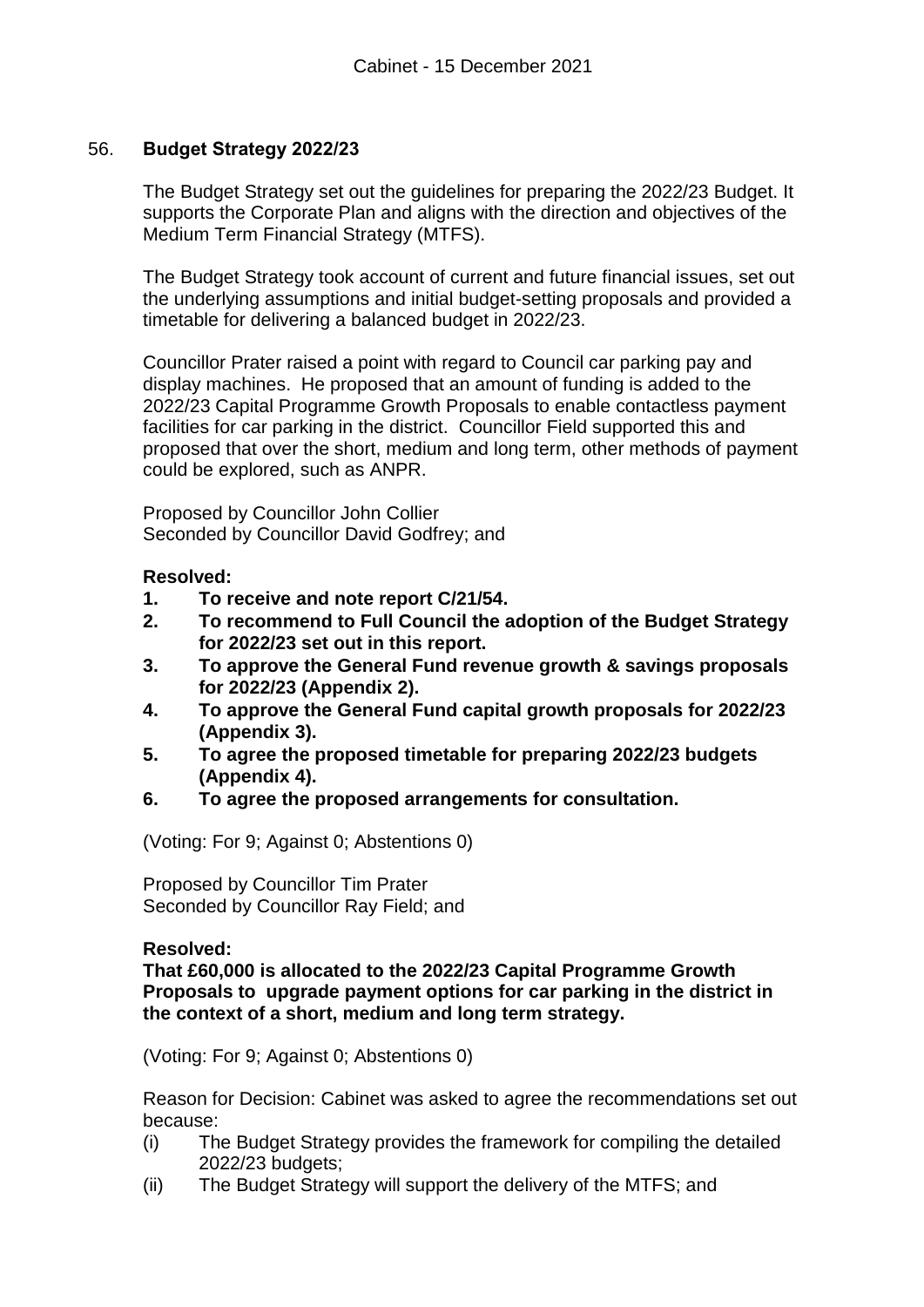(iii) The Budget Strategy enables the publication of initial proposals, timescales and provides details of the arrangements for consultation as required by the constitution.

#### 57. **Fees & Charges 2022/23**

The report focussed on the proposed fees and charges for 2022/23 which will contribute towards meeting the council's 2022/23 budget objectives and Medium Term Financial Strategy.

The Council's Fees and Charges Policy was revised and agreed by Cabinet on 15 November 2017 (Report C/17/54).

Councillor Prater sought clarification under the Discretionary Fees and Charges 2022/23 with regard to Town Centre Commercial Booking, in that there is a need to be explicit that this charge is not applicable to charities. He proposed an amendment in that Hythe Swimming Pool Off Peak charge is reinstated as he thought it was unreasonable for swimmers at off peak times to be charged at the standard rate.

Officers provided members with usage figures for Hythe Swimming Pool pre and post pandemic and commented that there would only be a small impact to income if off peak charges remained for 2022/23.

Councillor Prater turned to parking charges at Castle Road and Wilberforce Road in Sandgate and proposed that the increase in charges for up to two hours is reduced to £1.20. This proposal was not seconded.

Proposed by Councillor Tim Prater Seconded by Councillor Lesley Whybrow; and

#### **Resolved:**

**That the off-peak fee for swimming at Hythe Swimming Pool is reinstated under Discretionary Fees and Charges 2022/23.** 

#### **(Voting: For 6; Against 0; Abstentions 3)**

Proposed by Councillor David Monk Seconded by Councillor Mrs Jenny Hollingsbee; and

#### **Resolved:**

- **1. To receive and note report C/21/55.**
- **2. To approve:**

**(i) The 2022/23 fees and charges which are set at the discretion of the council for the General Fund and Housing Revenue Account, as outlined in Appendix 2;** 

**(ii) The parking charges in Appendix 3;** 

**(iii) The statutory charges subject to discretionary charges in Appendix 4.**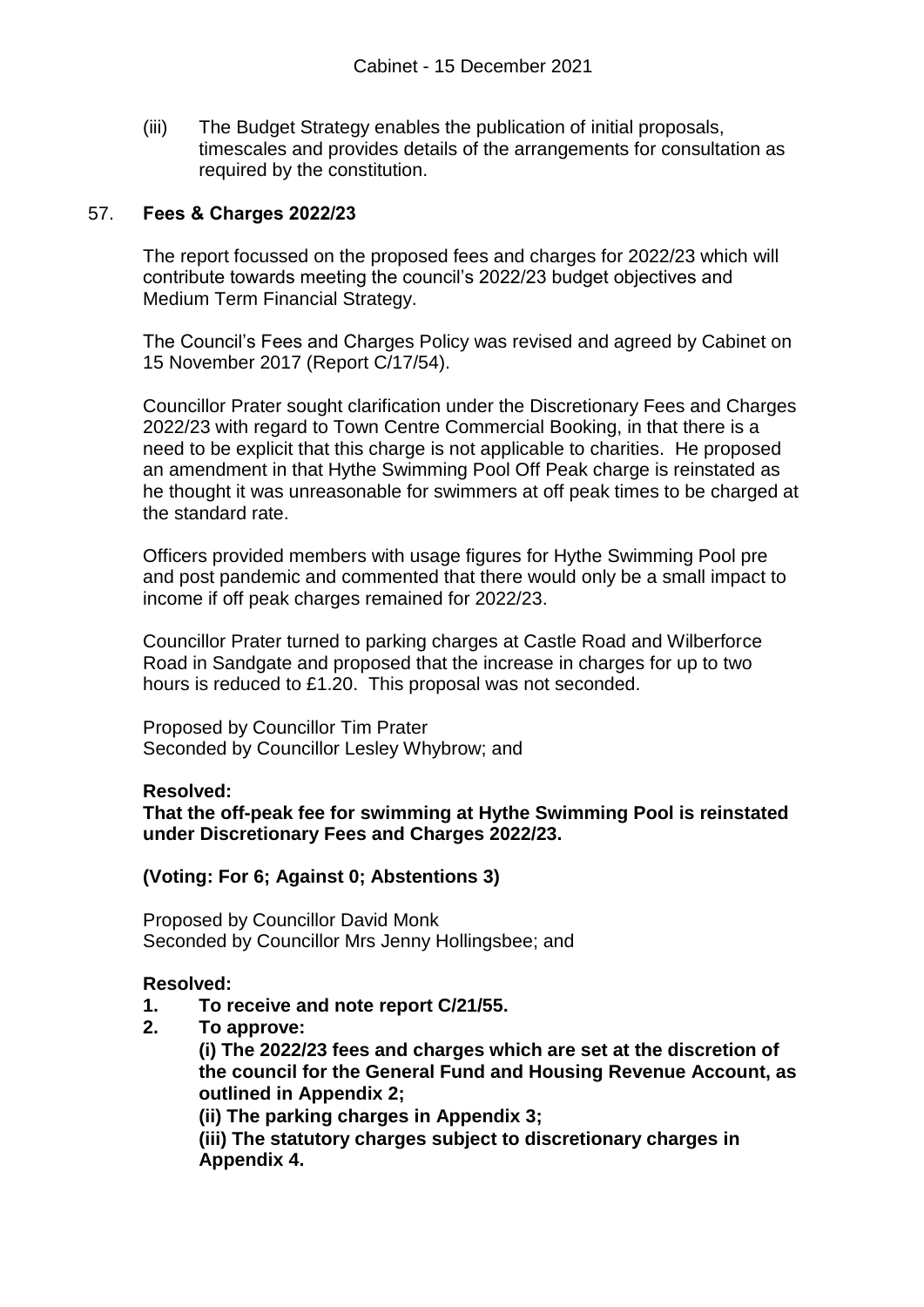(Voting: For 8; Against 0; Abstentions 1)

Reason for Decision:

Cabinet agreed the recommendations set out because the fees and charges are essential to support the delivery of the MTFS and Budget Strategy.

# 58. **Discretionary Rate Relief Policy review**

The report was seeking approval from Cabinet to bring the Discretionary Rate Relief policy up to date and insert information on Section 44a partially occupied relief.

Proposed by Councillor David Monk Seconded by Councillor Stuart Peall; and

#### **Resolved:**

- **1. To receive and note report C/21/58.**
- **2. To agree the revised Discretionary Rate Relief Policy.**

(Voting: For 9; Against 0; Abstentions 0)

Reason for Decision: Cabinet was asked to approve the recommendations.

#### 59. **Update to the Contaminated Land Strategy**

The council has a duty under Part 2A of the Environmental Protection Act 1990 to manage contaminated land within the district. The council is expected for this purpose to prepare a Contaminated Land Strategy. The strategy must cover a number of objectives notably how contaminated land is identified, risk assessed and remediated if required. Legally, only land where contamination is assessed as a significant risk is considered under the strategy. Land where contamination is present is routinely considered under the Planning Regime for new developments. There have been no major changes to legislation or statutory guidance since the strategy was last reviewed in 2017. The latest version of the strategy was a general update on progress since the last review.

During discussion of this item Councillor Whybrow requested that the council web page for the strategy be updated to explain that the Contaminated Land Strategy only considers sites where contamination is considered a significant risk and that sites affected by contamination are generally considered within the planning system for new developments.

Proposed by Councillor Stuart Peall Seconded by Councillor John Collier; and

#### **Resolved:**

- **1. To receive and note report C/21/53.**
- **2. To approve the new strategy for the period 2021 to 2026.**